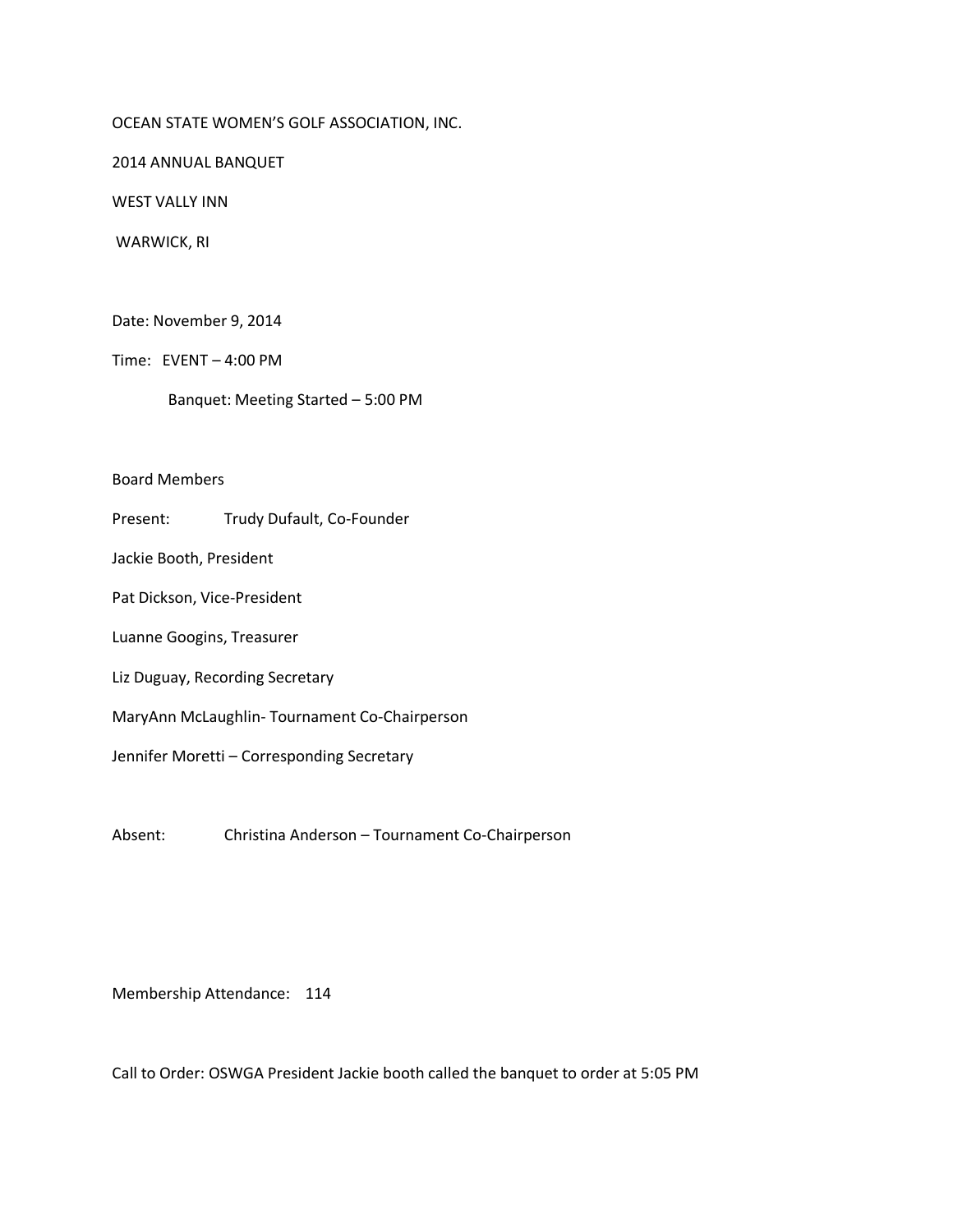President Booth welcomed everyone to the 2014 Annual Banquet and thanked the membership for their continued support with OSWGA. President Booth mentioned that this year marks the 20th Anniversary of OSWGA and therefore this banquet commemorates that anniversary. President Booth also thanked the staff at The West Valley Inn. She also thanked Pat Dickson for all her work on organizing the banquet. Members were asked to take a moment of silence in memory of all friends and members that passed away this year. .President Booth mentioned that this is her last term as President and urged everyone to continue to be involved in the association. She then introduced the current Board members; Trudy DuFault, Co-Founder and Tournament Director, Pat Dickson, Vice-President, Luanne Googins, Treasurer, Jennifer Moretti, Corresponding Secretary, Liz Duguay, Recording secretary and the Tournament Co-Chairs; MaryAnn McLaughlin and Christina Anderson.. Photographers Cheryl Irons & Laura Davert were acknowledged for the super photo slideshow they set up for the evening showing all photographs taken throughout the season.

The president reminded everyone that five (\$5.00) of their members dues goes toward the Natalie Price Scholarship Fund and that this year 7 female students were recipients of the Natalie Price Scholarship to assist with their college education. The President then announced winners of the Major OSWGA tournament as follows: 2014 Amateur State Championship – Kelsey Hayward; 2014 Four ball Championship Angelica Muscatelli and Kelsey Hayward, 2014 Jr/Sr championship –Nancy Teves and Katie Um; 2014 Ryder Cup Tournament- Nancy Diemoz and Ted Bouchard and the 2014 Club Championship – Annie Corio, Patricia Ray, Angel Macleod and Linda Duffell of Wannomoisett Country Club. Young Park also received a Hole-In-One at the Club Championship Event held at Segregansett Country Club. The 2014 Player of the Year was Ann Moran. This years' Players Tournament was cancelled due to inclement weather.

As a result of an issue that was raised many times at Board meetings as well

OSWGA 2014 ANNUAL BANQUET November 9, 2014

Page2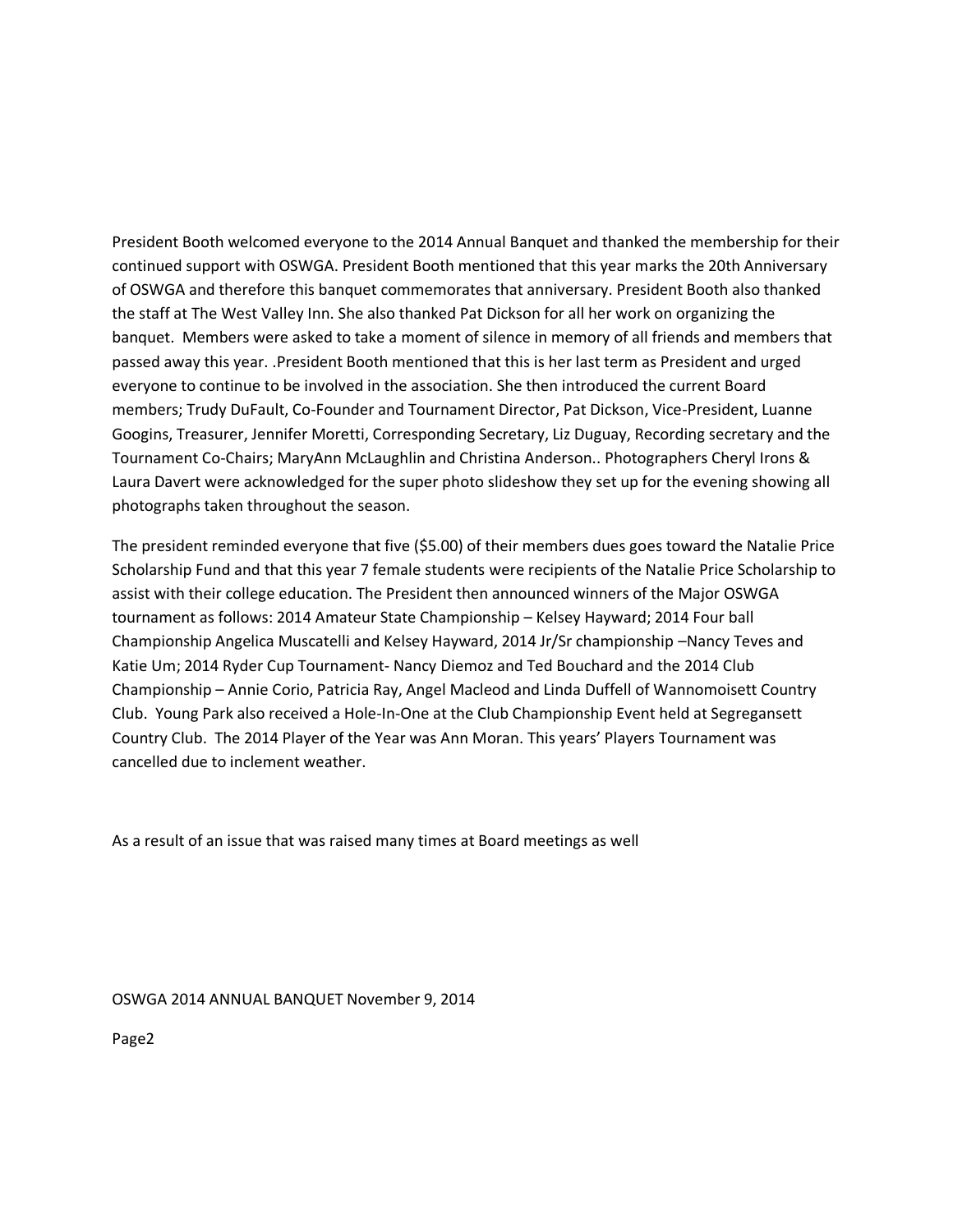as being discussed on numerous occasions by the membership regarding the topic of handicapping and formats an email was sent out to the membership requesting comments or questions be submitted on handicapping and format concerns. She pointed out a few goals that were accomplished this year, such as having juniors pay half price for their entry fee in the tournaments and continue to encourage Juniors to join and participate in OSWGA events She then introduced Katie Um, a new junior member that the Board also supported in her quest in a an up and coming Junior Player. Katie thanked the board and membership for their support in financial assistance in out of state tournaments being part of OSWGA.

Vice-President Pat Dickson then explained the raffle tickets and mentioned that since the candidates running for office is unopposed, than a vote will be taken later.

Co-Founder Trudy Dufault thanked all board members, but specifically mentioned those Board members that have actively been involved in the Organization for at least 10 years, along with a gift showing her appreciation; Luanne Googins, Treasurer, Liz Duguay, recording Secretary, Jackie Booth, President and Janina McCloskey, Nominating Committee Chairperson who has been a charter with OSWGA since 1995. She awarded the "Trudy Dufault Award to Chris Trenholme, as "someone special who has worked with me on many tournaments". Thanked and presented Gift certificates to the following Committee Chairperson: Dr.Kris Kennedy and Kathy Mis – Rules Committee Co-Chairs; Elaine Crawford, Statistician; Scholarship Committee Chair – Vicki Johnson; Tournament Committee Co-Chairs, Christina Anderson and MaryAnn McLaughlin; Handicap Chair, Chris Trenholme; Appeals Committee Chair, Pat Dickson, Anne& Bud Drescher for providing "Alli's Donuts" to the tournaments and a free membership to Yung Park her One-In-One Gift certificated was also provided to the many members who had volunteered their services either with checking in or scoring assistance throughout the season. ; Shirley Booth, Joann Bourque, Carolyn Brown, Kim Brown, Vickie Brown, peg Cherenzia, Barbara Cunniff, Diane desmond, Ann Destefanis, Cindy Donald, Barbara Dubois, Sue Dusablon, Deb Fera, Joan Foberg, Sue Fontaine, Maureeen Ford, Danielle Gamache, Sandra Harper, Barb Keller, Kyong Kim, Karen Kutniewski, Betty Lavoie, Helga Lind. Carolyn Maney, Deb McMahon, Erin Mernick, Patty Miller, Ann Moran, Vicky Moretti, Maureen Mossey, Joyce Motta, Peggy Nugent, Kate O'Neil, Robin Parella, Yung Park, Laura Parziale, Linda Pepler, Sue Pettit, Karen Recore, Sue Salzman, Sandra Scanlon, BettyJean Shadeck, Betty Speel, Val Tessier, Nancy Teves, Katie Um and Mical Wilner .

Jennifer Moretti, Recording Secretary conducted the election. Since the candidates that are running for the President and Treasurer's position are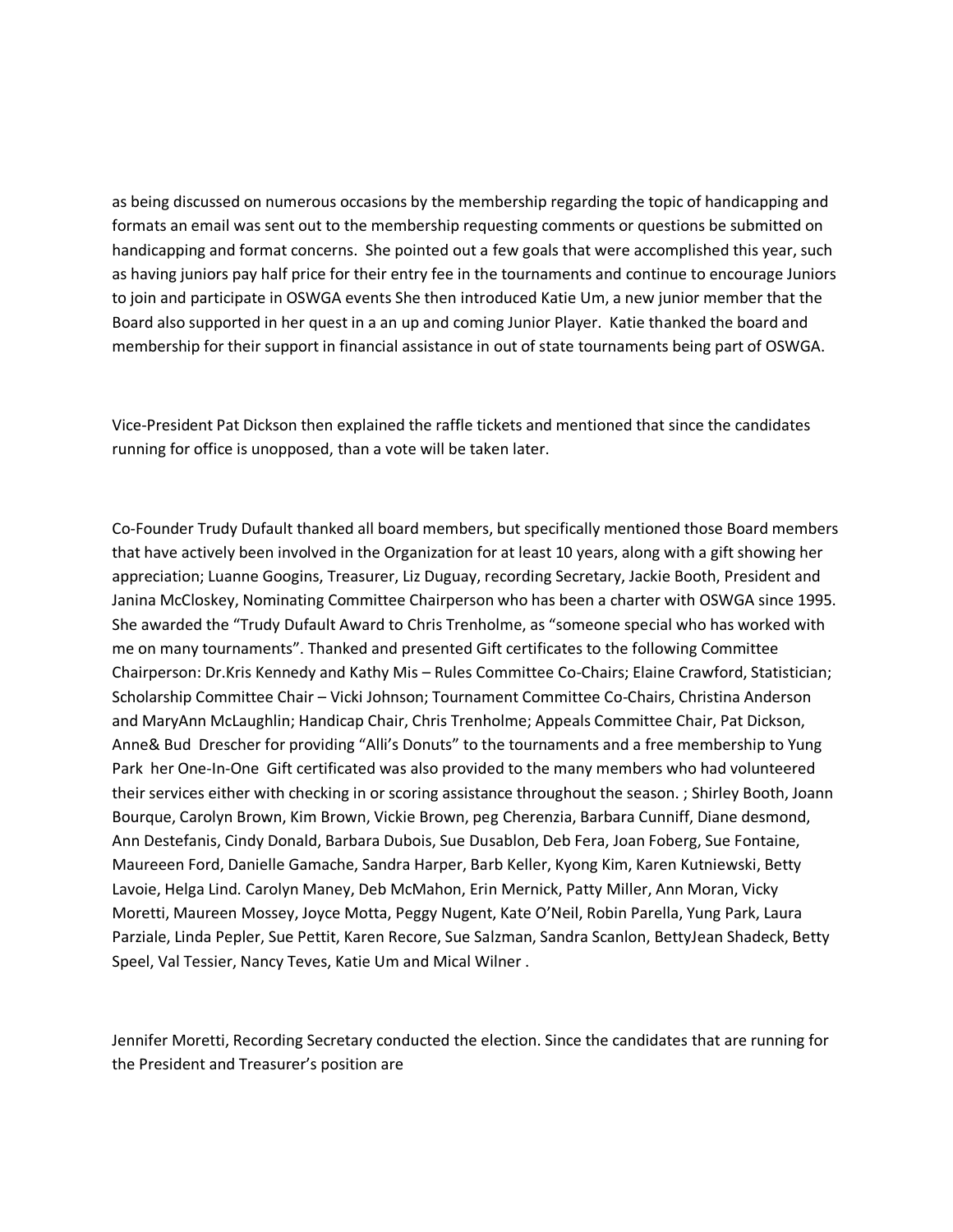running unopposed and as per the Bylaws a Voice Vote or general consensus by the attending membership is required. First the office of treasurer in which the only candidate is Luanne Googins nomination was elected by General consent and Ms. Googins accepted the nomination. Office of president whereby Patricia

## OSWGA 2014 ANNUAL BANQUET November 9, 2014

Page3

Dickson is the only candidates interested and the attending membership approved her nomination by general consensus and Ms. Dickson accepted the nomination. Therefore for the next two year term, Luanne Googins will be OWSGA's Treasurer and Pat Dickson will be OSWGA President. Congratulations to Both.

The Raffles of the several Gift Baskets and prizes were held and the winners announced. Thank You to Pat Dickson and all who donated items towards the baskets. Also all members in attendance received a shoe bag as a favor.

Outgoing president Jackie booth then introduced incoming President Pat Dickson who had a sort statement that 2014 was an interesting year and looking forward to another productive and exciting She mentioned the recent email recently sent out by the Handicap chair and look forward to the responses and will also be sending out another survey on general issues.